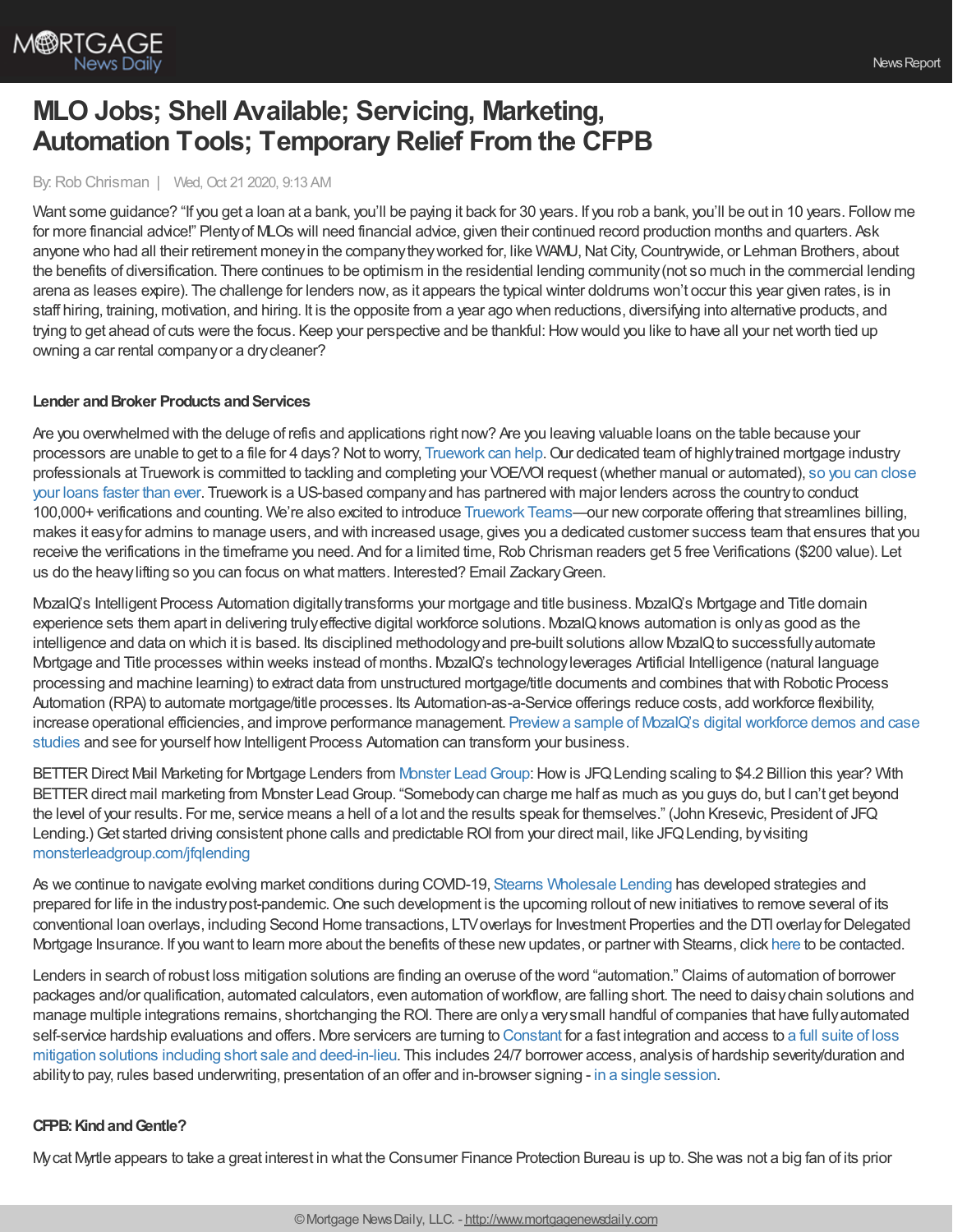

Director, Richard Cordray, but seems much more content with Kathleen Kraninger. I bring this up because yesterday news broke that the CFPBhas issued a [final](https://www.consumerfinance.gov/policy-compliance/rulemaking/final-rules/qualified-mortgage-definition-under-truth-lending-act-regulation-z-extension-sunset-date/) rule to amend the ATR/QMRule. "The final rule extends the sunset date for the TemporaryGSEQualified Mortgage category, which is also sometimes referred to as the GSE Patch." The Bureau has provided an executive summary of the final rule and an unofficial redline illustrating the changes that the final rule makes to the ATR/QMRule.

A"patch" is exactlythat, a patch, and not a permanent solution, but our industrynowhas an extension to theGovernment Sponsored Enterprise (GSE) Patch until the mandatory compliance date of a final rule amending the General Qualified Mortgage (QM) loan definition in Regulation Z. The GSE Patch was scheduled to expire on January 10, 2021. The Bureau is not amending the provision in Regulation Z stating that the GSE Patch will expire if the GSEs (Fannie Mae and Freddie Mac) exit conservatorship.

The goal is to ensure a **smooth and orderly transition away from the GSE Patch** and to maintain access to responsible, affordable mortgage credit upon its expiration, and to ensure that "responsible, affordable credit remains available to consumers" who maybe affected if the GSE Patch expires before the mandatory compliance date of a final rule amending the General QMIoan definition. The Bureau issued a proposal to amend the General QMIoan definition on June 22, 2020, the same day it issued a proposal to extend the GSE Patch. "The Bureau is currently developing a final rule amending the General QMIoan definition and is planning to issue it at a later date."

Good originators should knowthe background. The Dodd-Frank Act amended the Truth in Lending Act (TILA) to establish ability-to-repay requirements for most residential mortgage loans. TILAidentifies factors a creditor must consider in making a reasonable and good faith assessment of a consumer's abilityto repay. TILAalso defines a categoryof loans calledQMs,which are presumed to complywith the ability-to-repayrequirements. In 2013, the Bureau issued the Ability-to-Repay/Qualified Mortgage (ATR/QM) rule,which established a general QMstandard for loans where the consumer's debt-to-income (DTI) ratio is 43 percent or less and that meet various other requirements.

The ATR/QM Rule also created the GSE Patch as a temporary QM definition. The GSE Patch provides QM status to certain mortgage loans eligible for purchase or guarantee by either of the GSEs. GSE Patch loans are eligible for QMstatus even if the DTI ratio exceeds 43 percent. The Bureau released an assessment of the ATR/QM Rule and found that GSE Patch loans represent a large and persistent share of mortgage originations that showed nearly 1 million mortgage loans would be affected by the expiration of the GSE Patch. The Bureau estimates that, after theGSEPatch expires, some of these loans **wouldeither not be made or wouldbe made but at a higher price.**

Recall that on August 18, 2020 the Bureau also issued a proposed rule related to the ATR/QM Rule to create a new category of QMs (SeasonedQMs). The Bureau is planning to issue a final rule in connection with this proposal at a later date.

Certain states, like NewYork and Illinois, have created reputations for being verywilling to step in to anyperceived void left bythe CFPB changing its priorities. For example, California Governor Newsom signed Assembly Bill 1864 into law, which enacts the California Consumer Financial Protection Law(CCFPL) and, upon its effective date, changes the name of the Department of Business Oversight (DBO) to the Department of Financial Protection and Innovation (DFPI).

Taking a look farther back, remember that late last year the CFPBannounced final rules adjusting the asset-size thresholds under HMDA (Regulation C) and TILA(Regulation Z). Both rules took effect on January1, 2020.Under HMDA, institutions with assets belowcertain dollar thresholds are exempt from the collection and reporting requirements. The final rule increases the asset-size exemption threshold for banks, savings associations, and credit unions from \$46 million to \$47 million, therebyexempting institutions with assets of \$47 million or less as of December 31, from collecting and reporting HMDA data in 2020.

TILAexempts certain entities from the requirement to establish escrowaccounts when originating higher-priced mortgage loans (HPMLs), including entities with assets below the asset-size threshold established by the CFPB. The final rule increases this asset-size exemption threshold from \$2.167 billion to \$2.202 billion, therebyexempting creditors with assets of \$2.202 billion or less as ofDecember 31, from the requirement to establish escrowaccounts for HPMLs in 2020.

# **Capital Markets**

U.S. Treasuries pulled back in curve-steepening fashion with the 10-year's hitting its highest yield since earlyJune and the UMBS30 ended wider on more hopeful-sounding headlines out of Washington. Speaker Pelosi said she's hopeful that the two sides will be able to bridge the gap between the White House's offer of \$1.88 trillion, and House Democrats offer of \$2.2 trillion, along with requirements on howthe moneyshould be spent. Treasuries also got a boostwhen Chicago Fed President Evans said he's "somewhat optimistic" about a 2021 economic recovery.

The primaryeconomic release on the dayshowed total housing starts increased 1.9%month-over-month in September, slightlylower than expectations, while total building permits jumped 5.2% month-over-month, beyond expectations. Fortunately, robust strength in the market for single-family homes has persisted through the pandemic. Separately, the CFPB issued a final rule extending the GSE patch until there